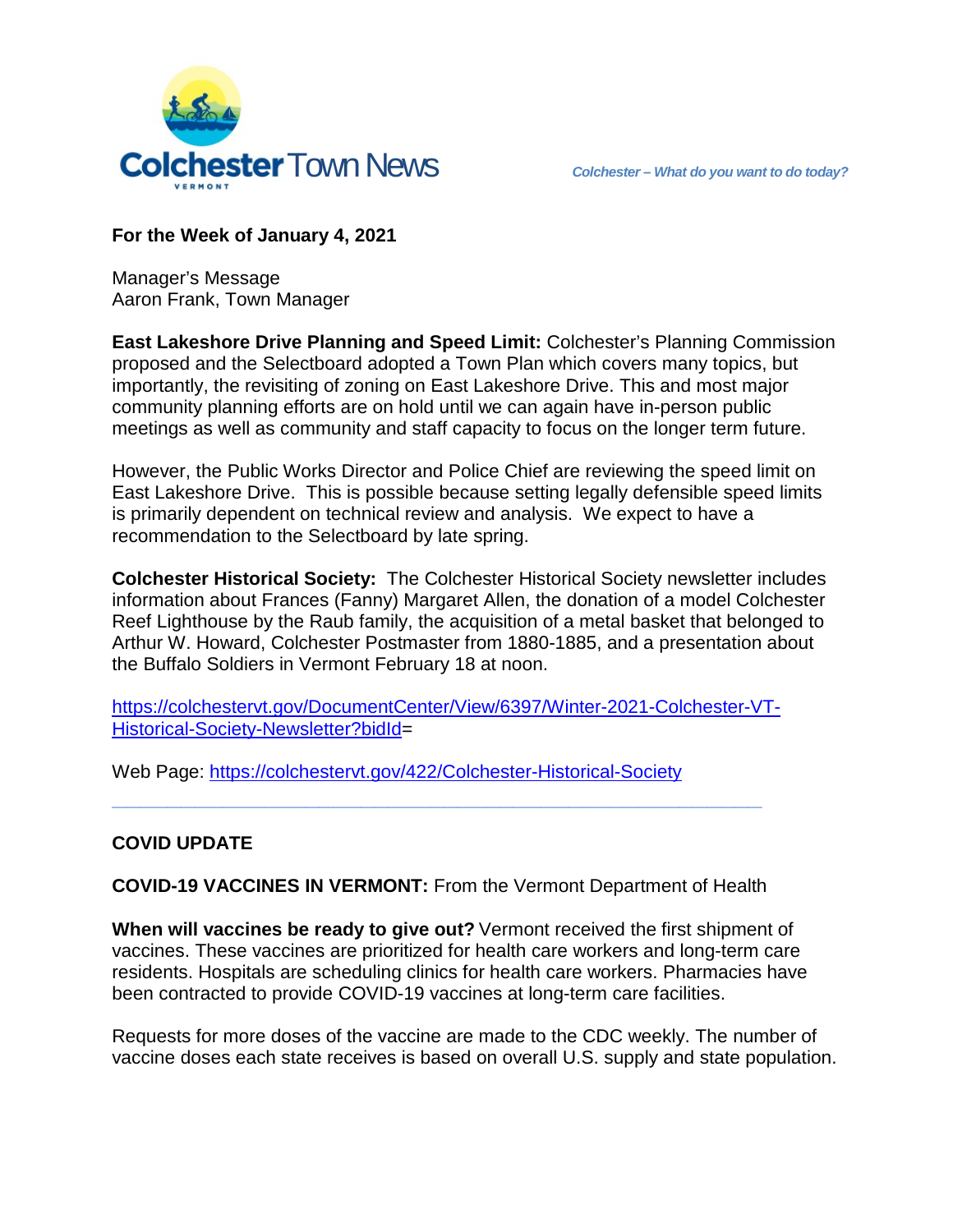

**Where can people get vaccinated?** The health care workers and long-term care residents and staff will be notified directly about when and where they can get vaccinated.

When a COVID-19 vaccine is more widely available, the State of Vermont will work closely with the health care providers, pharmacies, and others who will provide the vaccine in Vermont to ensure access across the state. The State will also collaborate with community organizations and other partners to make sure people who are disproportionately affected by COVID-19, including Black, Indigenous and people of color, have equitable access to the vaccine.

**How will I know when I can get my vaccine?** The State of Vermont Health Department is NOT keeping a list of eligible people. When there is enough vaccine available, the State will announce when Vermonters can register for appointments.

Shots will be available by appointment, to avoid lines and to make sure there is enough physical distancing between people.

<https://www.healthvermont.gov/covid-19/vaccine/about-covid-19-vaccines-vermont>

## **MORE VACCINE RESOURCES:**

- [Frequently Asked Questions about COVID-19 Vaccination](https://www.cdc.gov/coronavirus/2019-ncov/vaccines/faq.html) (CDC)
- [Vaccine Development 101](https://www.fda.gov/vaccines-blood-biologics/development-approval-process-cber/vaccine-development-101) (FDA)
- Pfizer-BioNTech Vaccine Emergency Use Authorization Factsheet for Recipients - <http://labeling.pfizer.com/ShowLabeling.aspx?id=14472>
- [Moderna Vaccine Emergency Use Authorization Factsheet for Recipients](https://www.fda.gov/media/144638/download) <https://www.fda.gov/media/144638/download>

**COVID Cases in Colchester: 285** total cases as of 12/30/2020. This is 15 more cases than a week ago. This is between 21 and 40 cases in the last two weeks per 10,000 people in our community of 17,249. COVID Cases by town: <https://www.healthvermont.gov/covid-19/current-activity/covid-19-communities>

**St. Michaels College COVID Cases:** The total cases count stands at 82 at St. Michael's College. Between 12/18/2020 and 1/1/2021 87 people were tested with none positive. See<https://www.smcvt.edu/return-to-campus/> for campus COVID updates.

**\_\_\_\_\_\_\_\_\_\_\_\_\_\_\_\_\_\_\_\_\_\_\_\_\_\_\_\_\_\_\_\_\_\_\_\_\_\_\_\_\_\_\_\_\_\_**

Colchester's Burnham Memorial Library Kelly McCagg, Director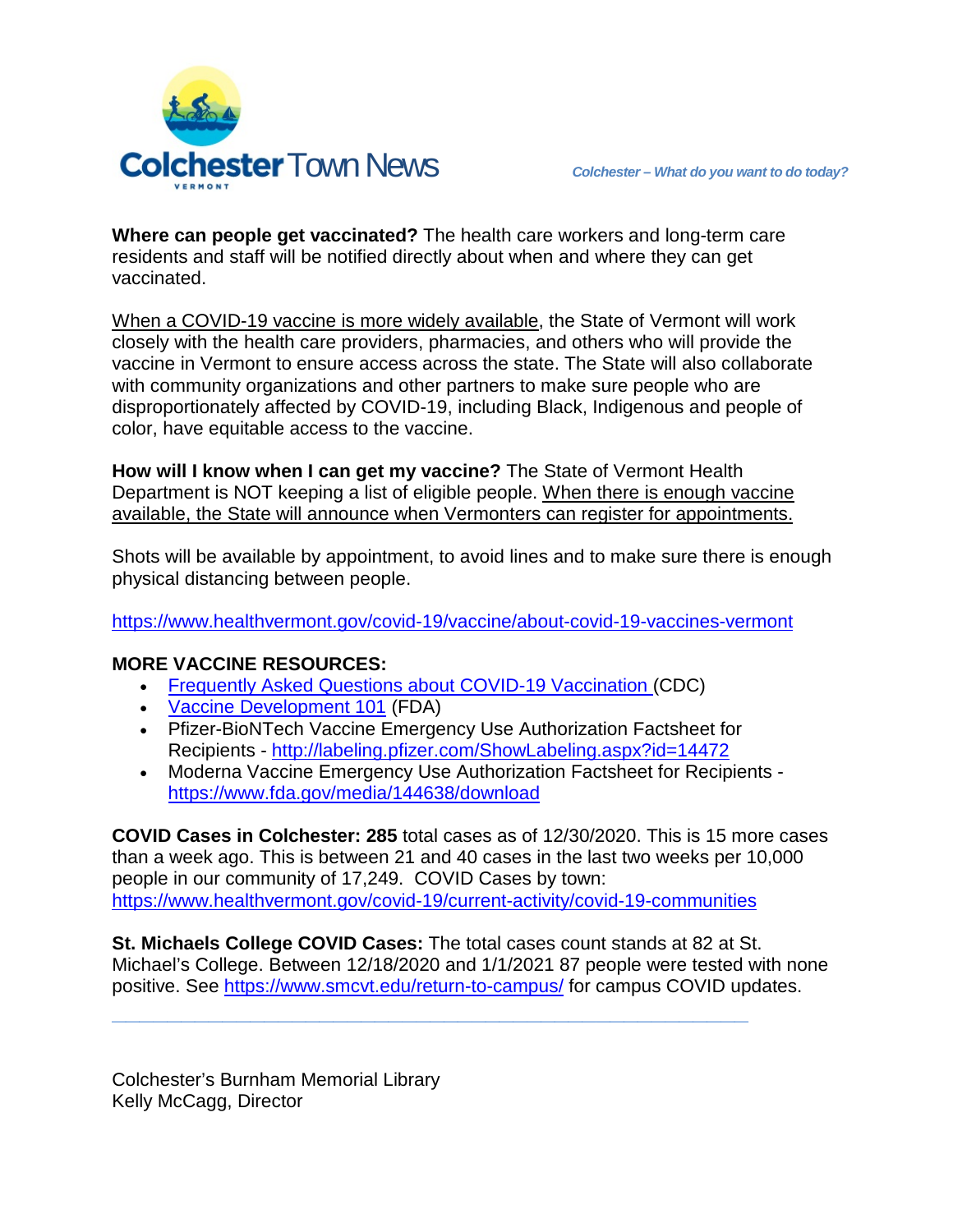

- Patrons checked out 4867 items from the library during our curbside hours in November. We will continue to offer curbside services throughout the winter, Tuesdays from 1-4 pm, Thursdays from 3-6 pm and Saturdays from 10 am – 12 pm. - We ran our annual Gingerbread/Graham Cracker House Contest virtually throughout December. Participants submitted pictures of their designs and everyone voted on their favorite designs on our Facebook page. This year's winners were Clara and Amelia Seguin for their entry, "Cookie Cabin." You can see "Cookie Cabin," as well as the other delightful entries on our Facebook page!

Visit<http://colchestervt.gov/library> or call (802) 264-5660.

Office of the Town Clerk | Treasurer Julie Graeter

- Dog license renewal starts January 6 along with the 2021 Your Dog is #1 contest. Enter to win a basket of goodies for you and your canine bestie. Registrations are due by April 1.

**\_\_\_\_\_\_\_\_\_\_\_\_\_\_\_\_\_\_\_\_\_\_\_\_\_\_\_\_\_\_\_\_\_\_\_\_\_\_\_\_\_\_\_\_\_\_**

- Don't forget to file your Vermont Homestead Declaration / Property Tax Credit. Go to <https://tax.vermont.gov/property-owners/homestead-declaration> to learn more.

- The Town Meeting Election is Tuesday, March 2, 2021.

For more information visit [https://colchestervt.gov/322/Town-Clerk.](https://colchestervt.gov/322/Town-Clerk)

Visit <http://colchestervt.gov/townclerk> or call 264-5520.

## **Upcoming Town Meetings**

**Agendas available at:** <https://clerkshq.com/Colchester-vt>

- **Planning Commission:** Next meeting: TBA
- **Development Review Board: Development Review Board:** Next meeting: January 13, 2021 at 7:00 PM via Zoom: [https://zoom.us/j/9359846003;](https://zoom.us/j/9359846003) Zoom Webinar ID: 935 984 6003

**\_\_\_\_\_\_\_\_\_\_\_\_\_\_\_\_\_\_\_\_\_\_\_\_\_\_\_\_\_\_\_\_\_\_\_\_\_\_\_\_\_\_\_\_\_\_**

- **Live stream:** <http://lcatv.org/live-stream-2>
- Mail or email public comments prior to the hearing (Iriddle@colchestervt.gov or Town of Colchester, c/o Development Review Board, 781 Blakely Road, Colchester, VT 05446) or participate at public comment periods during the Zoom meeting.
- **Recreation Advisory Board:** Next meeting: TBA